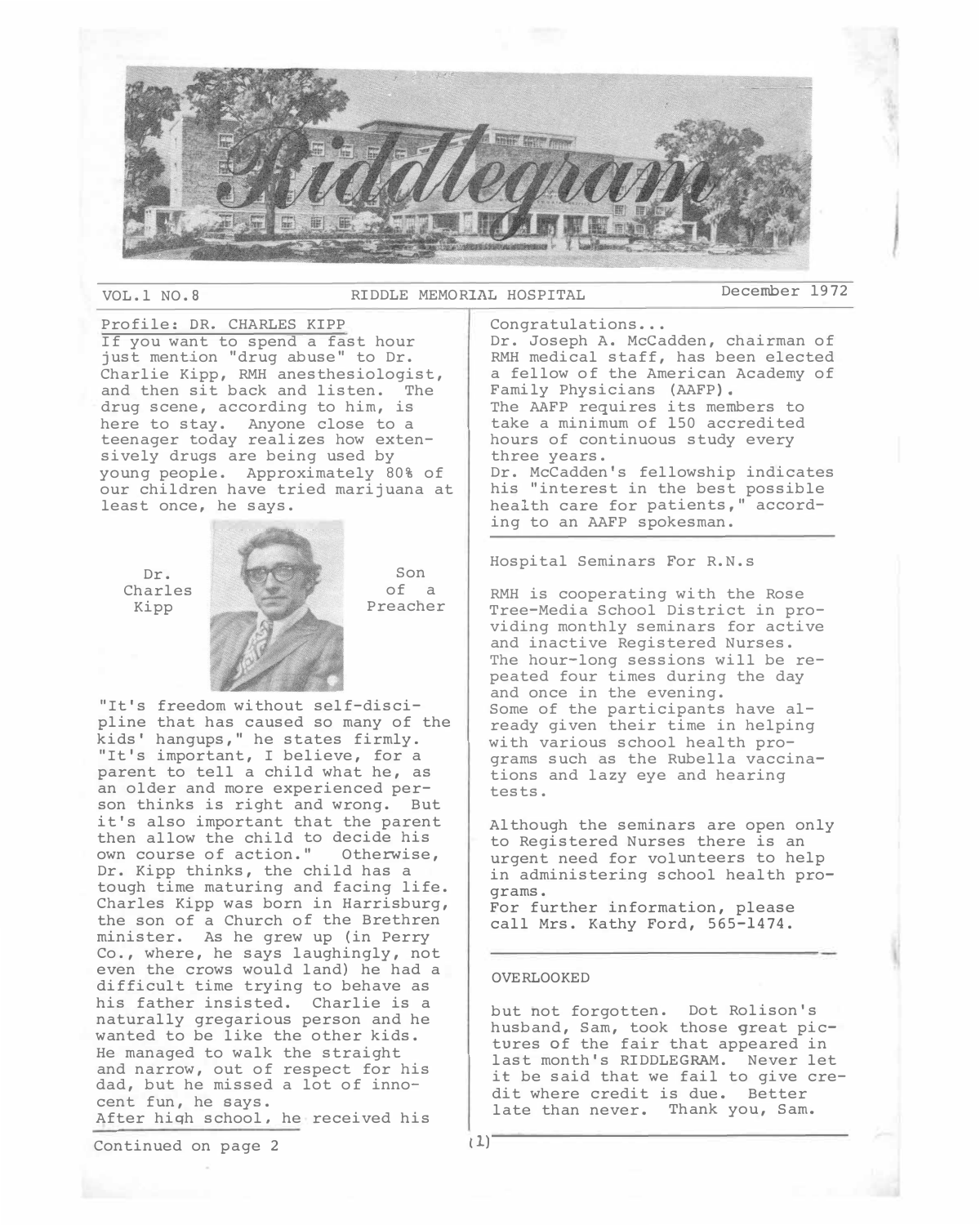#### S E A S O N ' S G R E E T I N G S 1

# Kipp, cont'd.

B.S. at Juniata College, g*r*aduated f*r*om Jeffe*r*son Med. School in 1958 and inte*r*ned at P*r*esbyte*r*ian Hospital. If he had gone back to Lancaste*r* Hospital as he had planned he would p*r*obably be a gene*r*al p*r*actitione*r* now, he says, but by chance he went to P*r*esbyte*r*ian and, because he liked the chief of anesthesiology the*r*e, he went into that field. He fo*r*me*r*ly wo*r*ked with SODAT, a d*r*ug abuse *r*ehabilitation p*r*og*r*am, but in it he found himself hampe*r*ed by too much dogma. He is now cochai*r*man of the Delawa*r*e County Medical Society Committee on D*r*ug Abuse. This g*r*oup of inte*r*ested countians have developed a comp*r*ehensive d*r*ug p*r*og*r*am being funded by local, state and fede*r*al gove*r*nments to the tune of \$600,000- a d*r*op in the bucket to what they need, asse*r*ts D*r*. Kipp. The pu*r*pose of the g*r*oup is to t*r*y to *r*each the d*r*ug abuse*r* by means of a methadone clinic and a halfway house.

D*r*. Kipp gets so deep into a discussion of this kind that he is spilling ove*r* with ideas, *r*easons, and solutions.

"Eve*r*yone has something to say," he says, "and we should educate ou*r*selves to listen. Then too, love demonst*r*ated can solve a lot of p*r*oblems between two people." D*r*. Kipp is a man who has some ve*r*y definite ideas and, he says, he t*r*ies to p*r*actice what he p*r*eaches with his own five youngste*r*s who *r*ange in ages f*r*om six to fou*r*teen.

#### "This and That"

A THOUGHT FOR THE NEW YEAR "Jimmy," D*r*. Rendin said to Jimmy "Flip" Lawson, "we've wo*r*ked togethe*r* fo*r* fifteen yea*r*s and I've often wonde*r*ed what you*r* sec*r*et is fo*r*  staying so happy." "You oughta' know that, Doc," said Jimmy. "The*r*e a*r*e 600 muscles in

the body and it takes less than onethi*r*d to make a smile. But it takes 450 to make a f*r*own--and I don't believe in using any mo*r*e ene*r*gy than I have to." Right on, Jim!



REMINDERS

SPRINGFIELD AUXILIARY - the*r*e will be a Ch*r*istmas luncheon at the home of the p*r*esident, M*r*s. Jo Rost*r*on, 437 w. Leamy Ave., Sp*r*ingfield on Dec. 18. Cha*r*ge is \$2.00 and b*r*ing a polyanna. Cocktails 12:30, luncheon 1:30. Sp*r*ingfield *r*ealized a p*r*ofit of \$101.10 on thei*r* Bake Sale held Nov. 17. Sp*r*ingfield new membe*r* - Lucy Ma*r*tin. Welcome, Lucy!

SPRINGHAVEN AUXILIARY - new membe*r*s M*r*s. Ma*r*ga*r*ethe Hu*r*d and M*r*s. Joseph Gualtie*r*i. Welcome!

MIDDLETOWN AUXILIARY - Poinsettia Sale, in the hospital lobby on Dec. 18 and Dec. 22. Fo*r* advance o*r*de*r*s please call Ba*r*ba*r*a Clai*r*, LO 6-6449 2-3 blooms, \$2.75 4-5 blooms, \$4. 50 Ch*r*istmas Cactus, \$1.50 continued on page 4



has been appointed to the newly c*r*eated position of Hospital Utilization Coo*r*dinato*r* at Riddle, Donald· L. Laughlin has announced. As head of this post M*r*s. Wimble will assist the administ*r*ation and the medical staff in scheduling a patient's length-of-stay. It is expected that mo*r*e efficient use will now be made of hospital facilities. A native of Lititz, Pa., M*r*s. Wimble t*r*ained at St. Joseph's Hospital in Lancaste*r*. She joined the nu*r*sing staff he*r*e in 1965 and since then has se*r*ved the hospital in most a*r*eas of nu*r*sing. She and he*r* husband have fou*r* child*r*en and live in West Cheste*r*.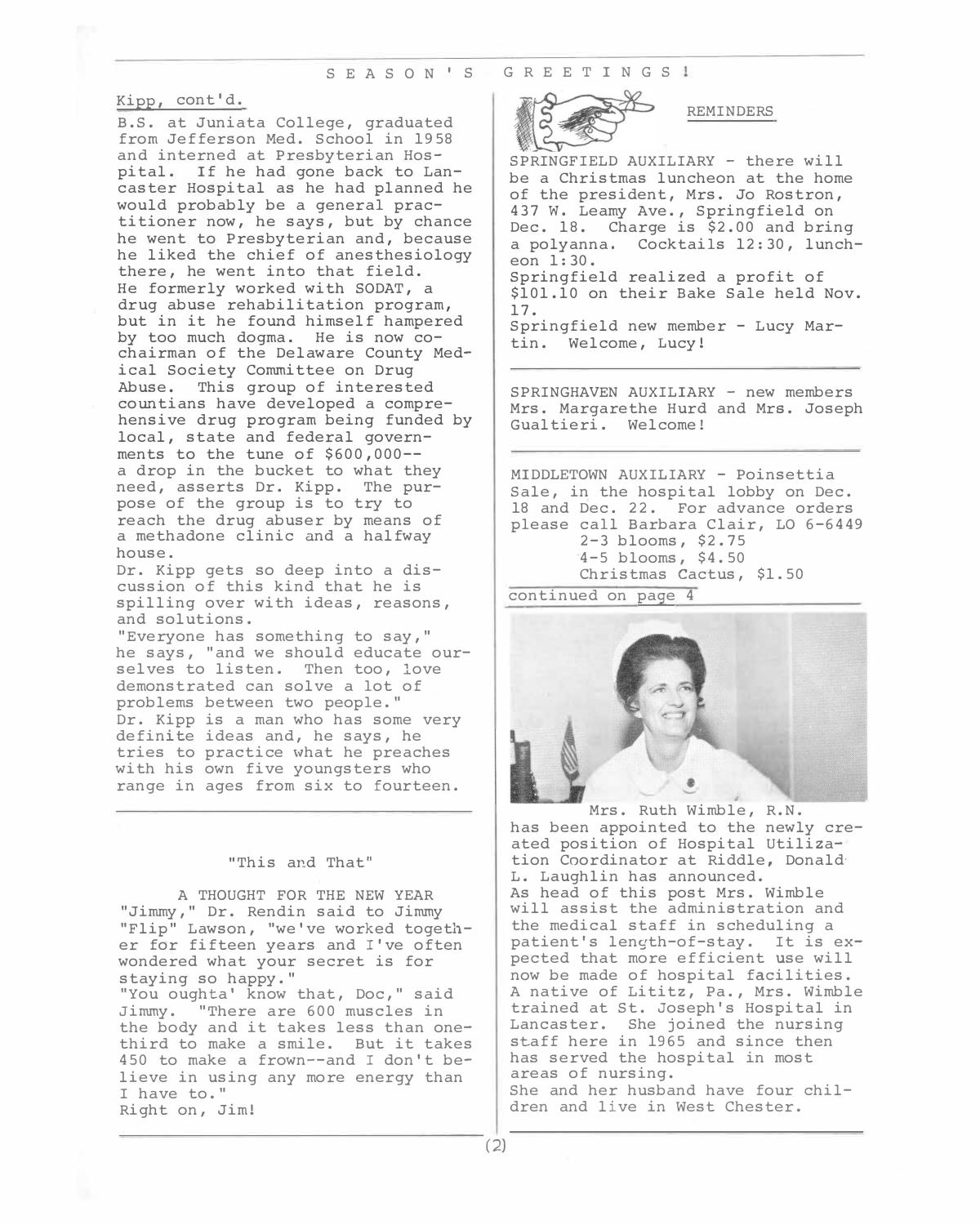#### H A P P Y N E W Y E A R !



Deborah Allen

Miss Allen was a patient on 4 South during the Thanksgiving holidays. When we sat down and talked with her, we found that this perky little lady has led a full life. She taught kindergarten for forty years in Media, Radnor, etc. She has lived in Media all her life.



Many Happy Children On Dec. 13, the Garnet Valley High School Health Careers Club presented Christmas gifts and decorations to the Pediatrics Department. It was hard to tell who had more fun the children or the high schoolers.

DIABETES DETECTION WEEK Louise Armstrong, Chief Medical Laboratory Technician, reports that during Diabetes Detection Week the lab processed 210 people. Donna Guerrera, Terri Hashinger, and Judi Wells, all Medical Technicians; and Tina Polites, Diane Wadas and Ruth Widdoes of the office were all busy gals.

All you readers who think you're over the hill, consider Mr. William Moody, 94, dancing the twist. Suddenly the band swung into a waltz and William's partner didn't shift gears fast enough. He tripped and fell over her, breaking his hip. It must be great to be young and full of vinegar!

Joe Arias was accepted at West Chester State for yan., 1973 in the Physical Education curriculum. Joe is one of our orderlies.



### Cara Smith

is 6 and in the first grade. She's the daughter of Mr. and Mrs. William Smith of Media. Her mother, Patricia and her grandfather, Mr. Wesley Morrow, of Thornbury visited her Thanksgiving. Cara was hit by a car, and broke her leg and collarbone. The nurses say Cara is a good patient.

#### EXTENDED CAFETERIA SERVICE

The cafeteria opened for the benefit of all second shift employes on Monday, November 27, from 4:30 to 6:15 p.m., and will now be operating on this additional schedule on a permanent basis seven days a week.



RIDDLE ROAMERS REPORT

Now that we have recovered from the Las Vegas jaunt, those wishing to start saving for the next fling should see Dot. Johnson, Treasurer, who will begin collecting \$5 per week the first payday in January '73. Suggestions are now being considered for the next trip. Let's have yours! How about a "Cruise To Nowhere" or motorcycling in Bermuda?

#### NURSES' DAY...

We would like to thank everyone who helped make "Nurses' Day" a big success. Many thanks to all the wonderful people who brought all the baked goodies and those who cheerfully gave their time helping all day. The WOMEN'S BOARD